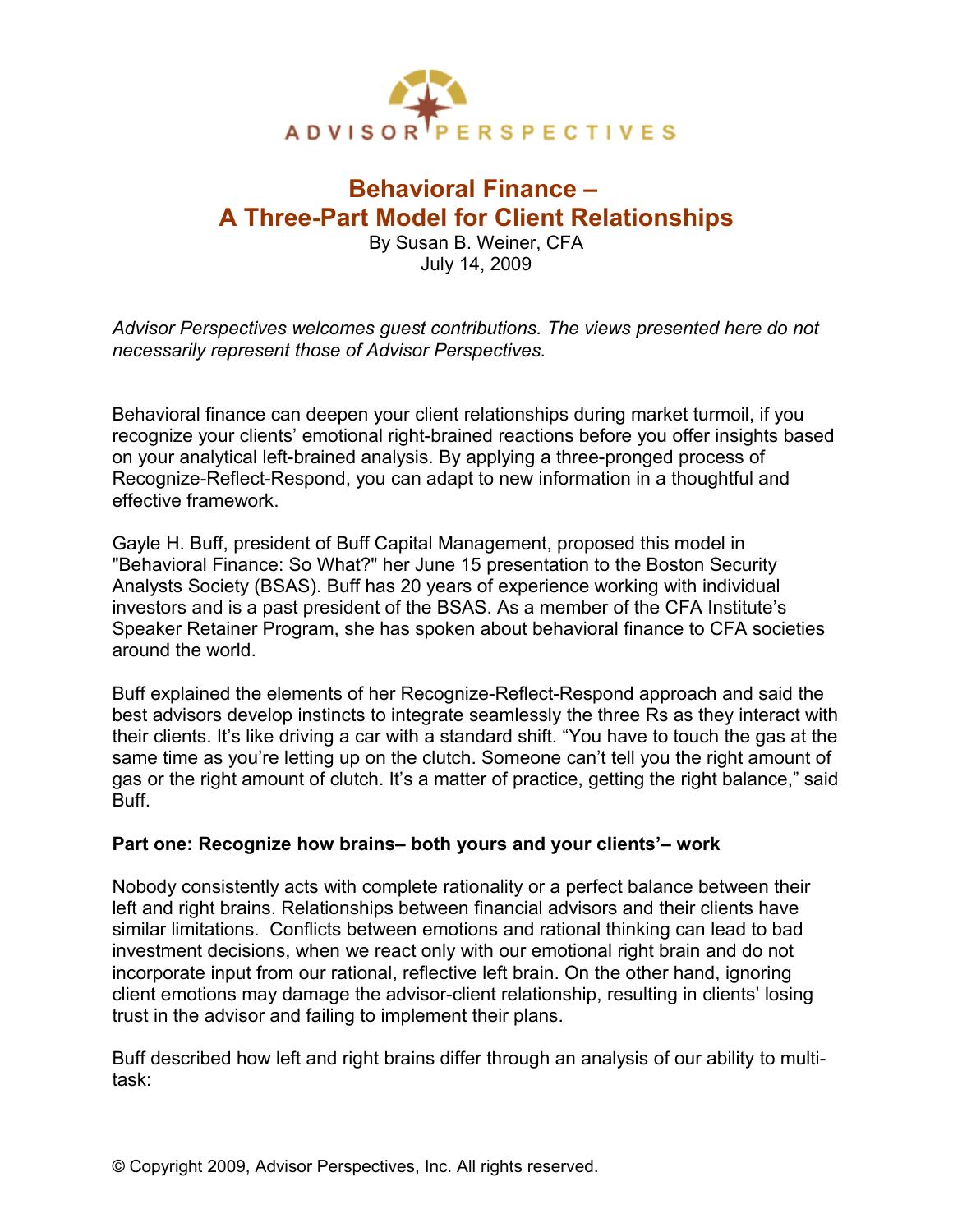

# **"Why Can't I Multi-Task?"**

| <b>Left Brain</b> | <b>Right Brain</b>                           |
|-------------------|----------------------------------------------|
| Task-oriented     | <b>Distracted</b>                            |
| Goal-directed     | Loss of focus                                |
| Detail-oriented   | Big picture                                  |
|                   | Limited perspective   Richness of experience |

To make the best decisions, we need to use both sides of our brains, said Buff. She demonstrated this using a classic experiment, by asking her audience to count how many times the white team passed the ball in a video clip. (You can view a [similar video](http://www.youtube.com/watch?v=GchfVy6hgVA) [clip](http://www.youtube.com/watch?v=GchfVy6hgVA) on YouTube). Left-brain-dominant members of the audience focused on counting the passes. As a result, they– including this reporter– totally missed the gorilla that passed through the group.

Viewers who saw the gorilla used their right brain more effectively, because it employs parallel processing rather than serial processing. "Parallel processing is the ability of the brain to process simultaneously incoming stimuli…. and allow for quick and decisive action," said Buff.

On the other hand, excessively right-brained individuals are so distracted by the gorilla in the experiment that they lose count. "Don't let the gorilla distract you," Buff said. "It's enough to 'register' that it is there and then to return to the original task."

Advisors should recognize how they process the financial world's "gorillas" – the disruptive challenges that require processing by both sides of our brains, said Buff. If that's difficult for advisors, it's even more challenging for clients whose portfolios are threatened by metaphorical gorillas, such as short-term market volatility.

## **Part two: Reflect upon your clients' right-brained reactions**

Clients tend to revert instinctively to defensive behaviors when their emotions are triggered and they feel threatened. Defensiveness impairs their ability to process and adapt to new information, which is the key goal of the Recognize-Reflect-Respond model. Everyone reacts differently to new and disturbing information, but behavioral finance helps you identify some common tendencies. Understanding clients' emotional reactions– and your own– will help you to respond effectively.

Those reactions are driven by common phenomena that reflect the influence of the right brain, and include loss aversion, uncertainty aversion, and overconfidence.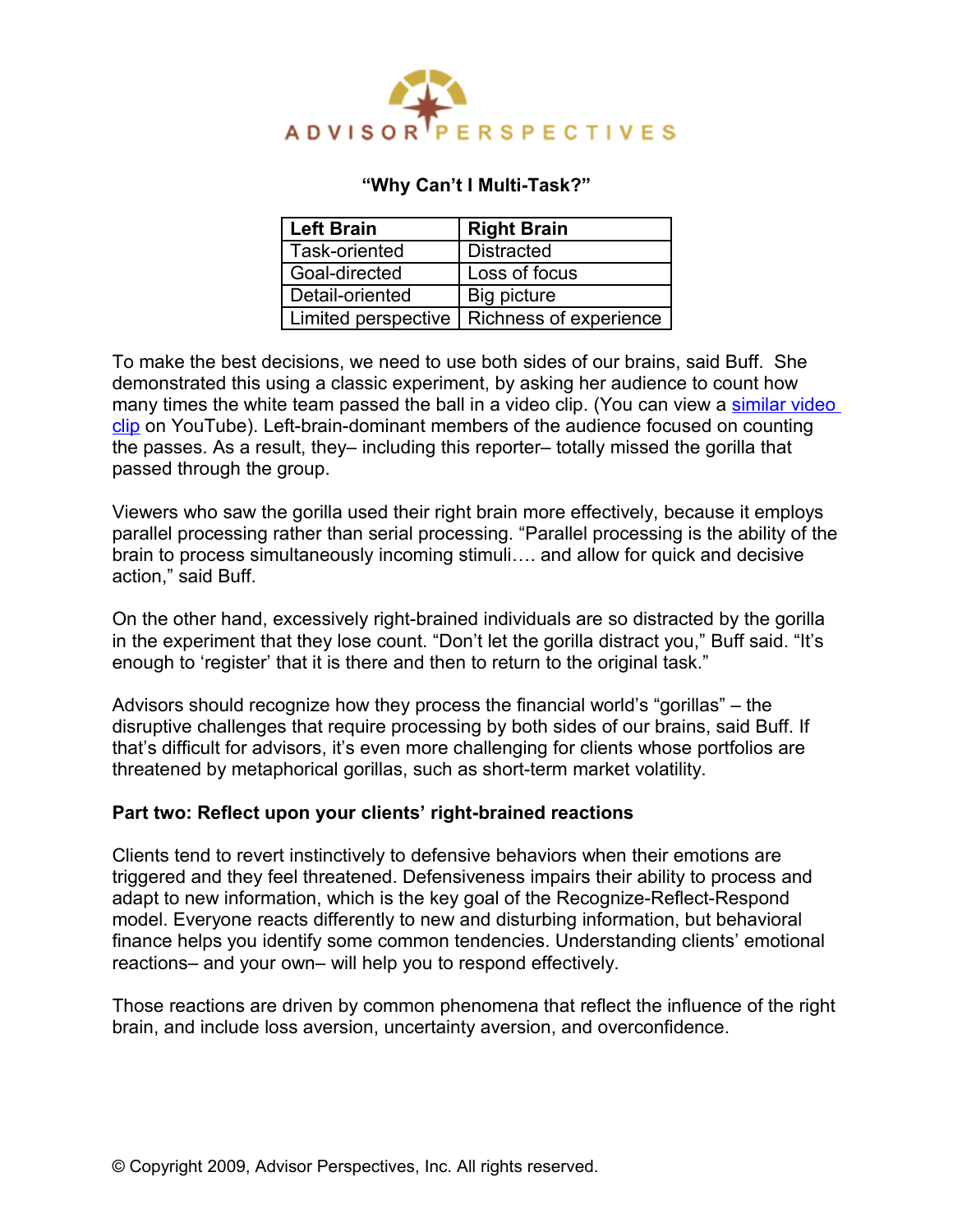

- Loss aversion means that investors fear losing money so much that they'll hold a stock even when there are good reasons to sell. They feel better because, strictly speaking, they don't realize a loss.
- Uncertainty aversion also drives behavior. Investors may sell stocks to avoid experiencing the anxiety they feel in the face of market volatility or dramatic declines.
- Overconfidence makes investors ignore information that doesn't confirm their beliefs and biases.

These are a few of the most important investor tendencies that behavioral finance has identified.

# **Part three: Respond to your clients' left-brained emotions**

It isn't enough to identify your clients' right-brained reactions. You've got to acknowledge their emotions, so they can move beyond them.

For example, during the past year's financial crisis, Buff observed many instances where fear of uncertainty trumped fear of loss. Some of her clients wanted to sell their investments– including securities well-positioned to bounce back over the next couple years. Behavioral finance helped Buff respond effectively to those clients. First, she recognized that those clients' sell requests were intensely emotional. Many of them were struggling with uncertainty aversion, unable to tolerate the markets' volatility.

"I don't take it personally or as them telling me I've done something bad," she said. Instead of arguing with them, Buff listened to her clients' fears. If a client said, "I've got to get out of the market now," Buff probed to learn why. If the client admitted, "I'm afraid I might lose all my money," they typically became less defensive and more open to Buff's advice.

The concept of defensiveness is important to behavioral finance and comes from biology. Like an animal reacting to a predator, a client in the throes of uncertainty aversion can't be distracted from the perceived threat. Different individuals react differently to threats– much as one dog may run away, while another may bark– presenting what Buff refers to as characteristic defensive postures. Clients can relax their defensive postures if advisors acknowledge their fears. "Talking about what makes us afraid makes us less fearful," she said.

It isn't easy for most advisors to follow Buff's strategy of first probing emotions. "We often want to rush in with facts," she said. However, advisors who first acknowledge their clients' feelings will find their clients more receptive to the advisor's left-brained reasoning.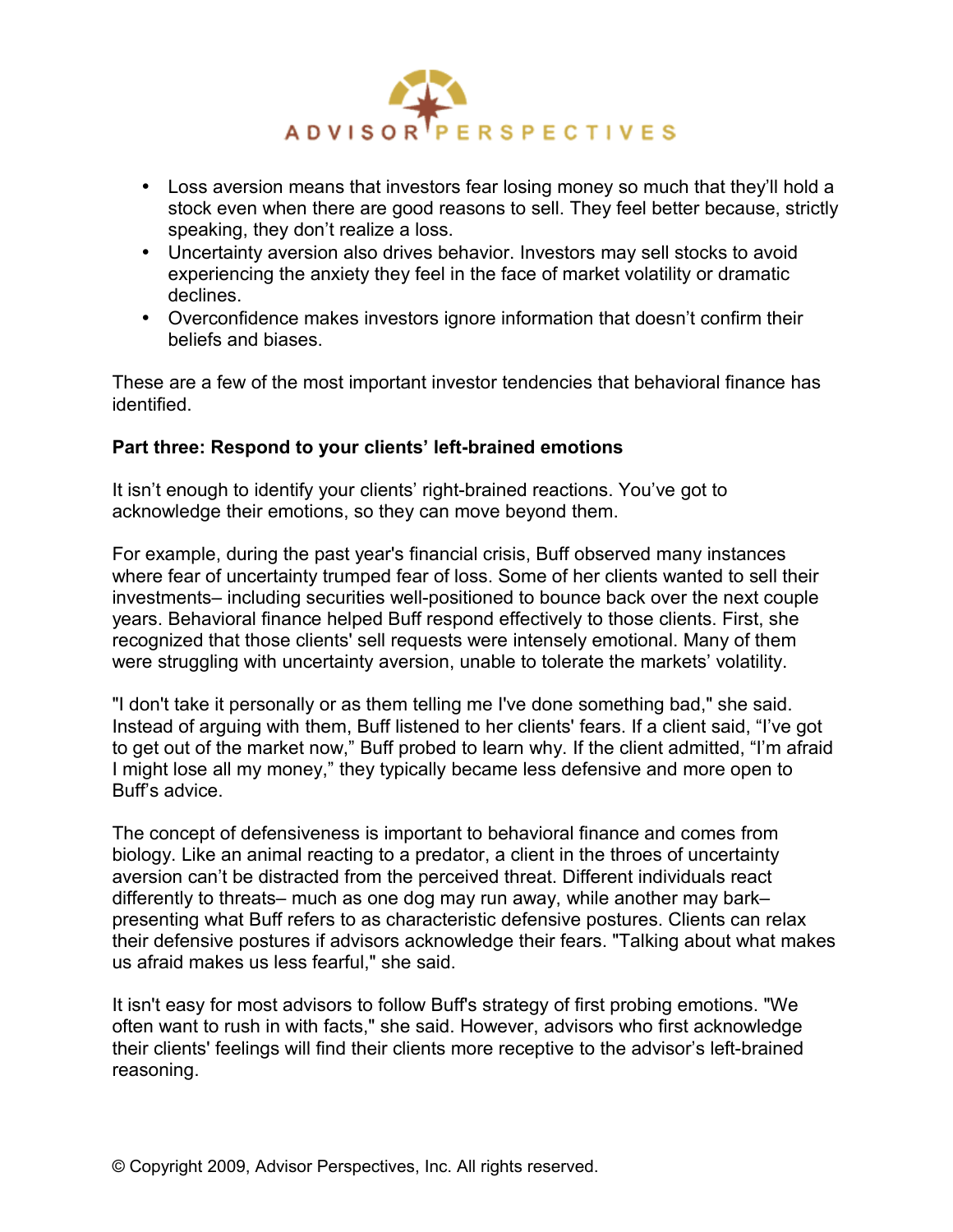

Advisors and clients who can use behavioral finance to work through a financial crisis will develop a much deeper relationship from learning what lies underneath clients' instinctive reactions. Buff believes that most advisors will learn that clients overestimated their risk tolerance prior to the past year's financial crisis. This is a very valuable thing to learn, said Buff.

"Two heads are better than one. Or, more accurately, four brains are better than two," said Buff. It's time to take advantage of insights from the left and right brains of both clients and advisors.

#### **BIBLIOGRAPHY**

#### **Complexity Theory and Adaptive Systems**

Gribbin, John. *Deep Simplicity*. New York: Random House, 2004.

Strogatz, Steven. SYNC: The Emerging Science of Spontaneous Order. New York: Hyperion, 2003. Taleb, Nassim. *Fooled by Randomness.* New York: TEXERE LLC, 2001.

Taleb, Nassim. *The Black Swan: The Impact of the Highly Improbable.* New York: Random House, 2007.

Wiener, Norbert. *Cybernetics and Society*. Boston MA: Houghton Mifflin, 1954.

#### **Behavioral Finance and Investor Psychology**

Ariely, Dan. *Predictably Irrational.* New York: HarperCollins, 2008. Brafman, Ori. Rom. *Sway*. New York: Doubleday, 2008. Gigerenzer, Gerd. *Adaptive Thinking: Rationality in the Real World.* New York: Oxford University Press, 2000. Gilbert, Daniel. *Stumbling on Happiness*. New York: Knopf, 2006. Gilovich, Thomas. *How We Know What Isn't So*. New York: The Free Press, 1991. Kahneman, Daniel; Tversky, Amos. Choices, Values and Frames. New York: Russell Sage Foundation. Cambridge University Press, 2000. Peterson, Richard. *Inside the Investor's Brain: The Power of Mind Over Money.* New Jersey: John Wiley & Sons Inc., 2007. Plous, Scott. *The Psychology of Judgment and Decision Making*. New York: McGraw-Hill Series in Social Psychology, McGraw-Hill, Inc., 1993. Politser, Peter. *Neuroeconomics*. New York: Oxford University Press, 2008. Swartz, Barry. *The Paradox of Choice*. New York: HarperCollins, 2004. Taylor, Jill Bolte. *My Stroke of Insight*. New York: Viking, 2008.

Thaler, Richard; Sunstein, Cass. *Nudge*. New Haven: Yale University Press, 2008.